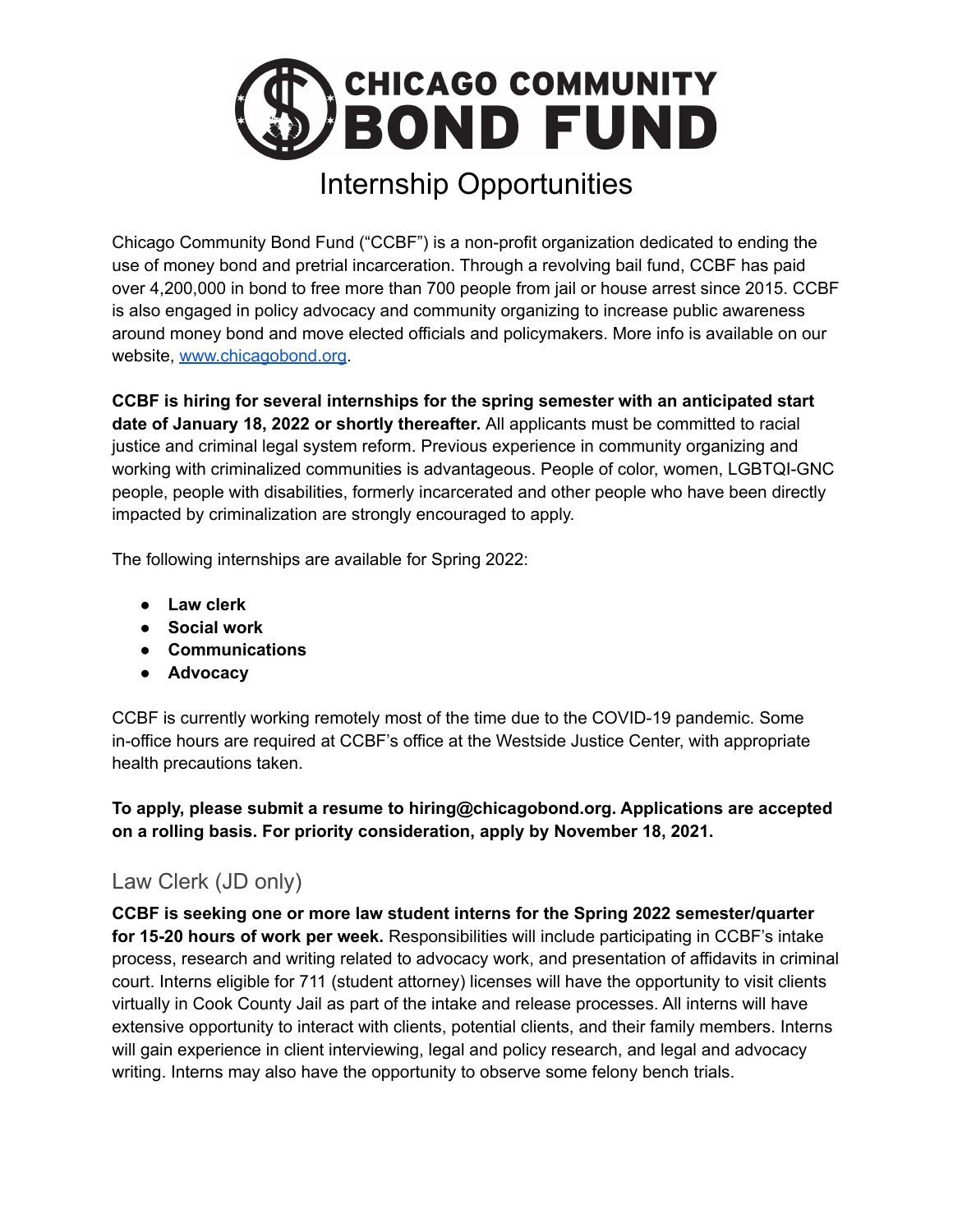

**This internship is eligible for federal work study and course credit.** CCBF encourages students to seek funding through their law school's respective public interest programs if available. Students ineligible for such supplemental funding will be compensated at the rate of \$18 per hour.

## Social Work Intern (MSW only)

**CCBF is seeking one social work intern for the Spring 2022 semester/quarter for 16-24 hours of work per week.** The social work intern will support revolving fund staff in our intake and post-release support processes. Students will have the opportunity to strengthen interviewing skills, write intake notes, and gain insights of the Cook County criminal legal system. The social work intern will have extensive opportunity to interact with clients, potential clients, and their family members. The intern will expand their knowledge of local social services and learn how to collaborate with external partners for robust client advocacy.

**This internship may be eligible for course credit.** Students ineligible for university funding will be compensated at the rate of \$18 per hour.

## Communications Intern

**CCBF is seeking a communications intern for 8-15 hours of work per week.** Interns will assist with the development of educational materials including: fliers, newsletters, fact sheets, op-eds, videos, etc. for CCBF and the Coalition to End Money Bond. Other responsibilities will include generating original social media content for Twitter, Instagram, and Facebook and drafting newsletters for an audience of over 60,000 people. The communications intern will learn how to use their talents to support organizing campaigns and amplify social justice issues. Graphic design skills are a plus.

**This internship may be eligible for course credit.** Students ineligible for university funding will be compensated at the rate of \$18 per hour.

## Advocacy Intern

**CCBF is seeking an advocacy intern for 8-15 hours of work per week.** The advocacy intern will assist with the development of educational materials including: fliers, newsletters, fact sheets, op-eds, videos, etc. for CCBF and the Coalition to End Money Bond (CEMB). They will support the coordination of the Coalition to End Money Bond meetings by scheduling general and subcommittee meetings, drafting or finalizing agendas and responding to general inquiries from CEMB member organizations. The advocacy intern will gain or strengthen public speaking skills, learn more about organizing strategies, and coordinate volunteers.

**This internship may be eligible for course credit.** Students ineligible for university funding will be compensated at the rate of \$18 per hour. This internship is also available to recent